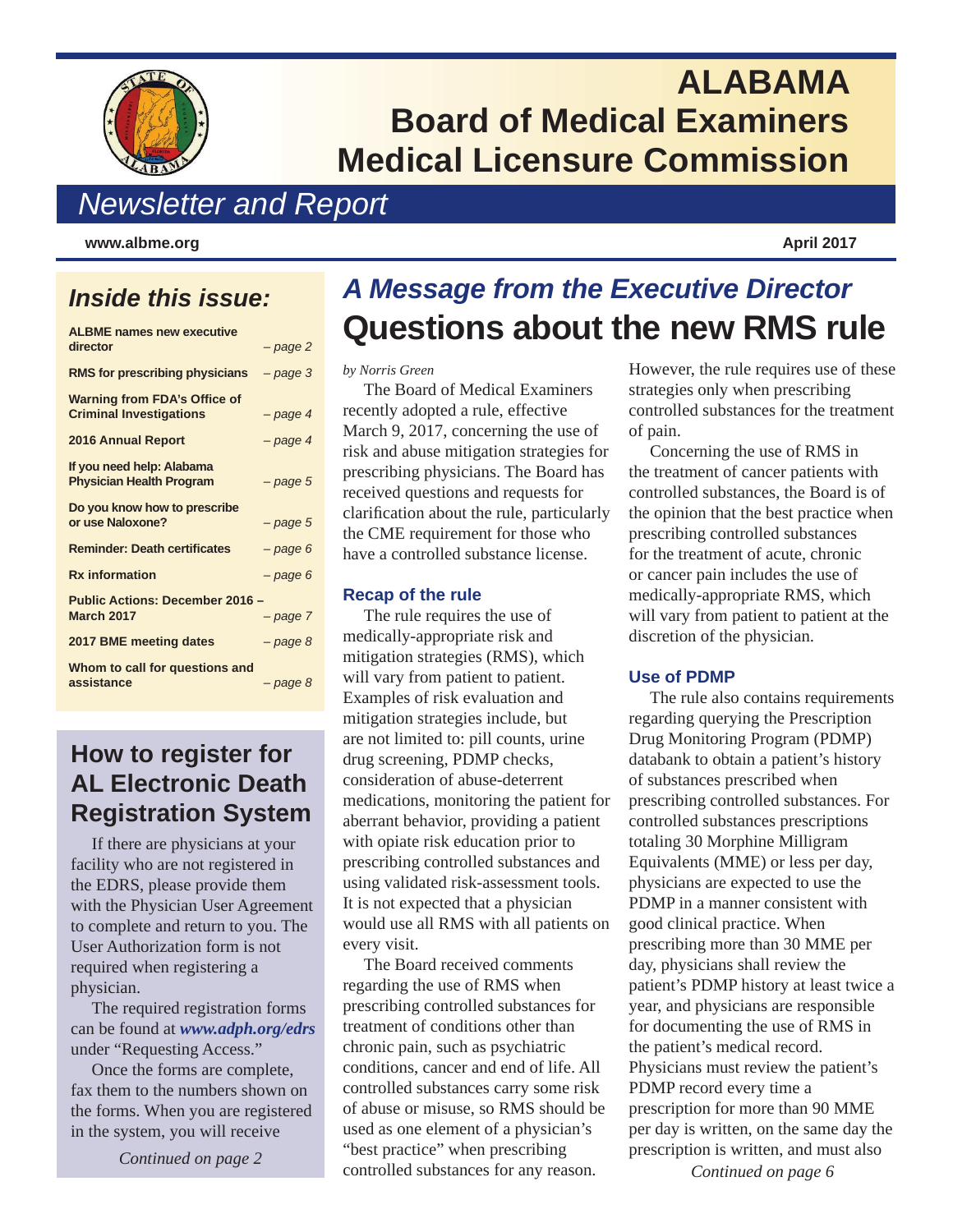#### **Alabama Board of Medical Examiners**

**Howard J. Falgout, MD, Chairman** *Tuscaloosa* 

**Mark H. LeQuire, MD, Vice Chairman** *Montgomery*

> **Gregory W. Ayers, MD** *Birmingham*

> > **Eli L. Brown, MD** *Birmingham*

**Michael T. Flanagan, MD** *Dothan*

**William E. Goetter, MD** *Fairhope*

**Boyde J. Harrison, MD** *Haleyville*

**David P. Herrick, MD** *Montgomery*

**Gary F. Leung, MD** *Auburn*

**John S. Meigs Jr., MD** *Centreville*

> **Dick Owens, MD** *Haleyville*

**Bradley S. Rice, MD** *Huntsville*

**George C. Smith, Jr., MD** *Lineville*

**Timothy A. Stewart, MD** *Huntsville*

**F. Darlene Traffanstedt, MD** *Birmingham*

**Jefferson Underwood III, MD** *Montgomery*

> **Norris W. Green** *Executive Director*

**Patricia Shaner** *General Counsel*

#### **Medical Licensure Commission**

**James E. West, MD, Chairman** *Anniston*

**James H. Walburn, MD, Vice Chairman** *Tuscaloosa*

> **Jorge A. Alsip, MD** *Birmingham*

**Craig H. Christopher, MD** *Birmingham*

> **Gary R. Hill, DO** *Auburn*

**Mr. L. Daniel Morris** *Montgomery*

**George C. Smith, Sr., MD** *Lineville*

**Pamela D. Varner, MD** *Birmingham*

# **ALBME names new executive director**

Norris Green was recently named executive director of the Alabama Board of Medical Examiners. He originally joined the ALBME in July 2015 as the associate executive director and was officially named director following the retirement of Larry Dixon in December 2016.

Prior to coming to the ALBME, Green worked for 39 years with the Alabama Legislative Fiscal Office and served as its director the last four years.

"Since joining the ALBME, I've enjoyed working with our staff members and getting to know Alabama's physicians who serve as members of the Board," Green said. "We are all working together to shape our state's healthcare future. This can be challenging, yet very



**Norris Green**

rewarding work, and I'm excited about continuing to move Alabama forward in our changing healthcare climate."

Green has a bachelor's degree in business administration from Auburn University, a juris doctor degree from Jones School of Law and is a member of the Alabama State Bar. During his career, Green received recognition from the National Association for Legislative Fiscal Offices for outstanding contributions to the Alabama Legislature as well as recognition of the fiscal office by the Center on Budget and Policy Priorities as a model legislative agency.

### **EDRS, cont.**

an email which contains a temporary password. At that time, you will be able to log in to EDRS and set your own password.

The User Authorization form is to be completed by your facility administrator, who must state which employees – other than physicians – will be authorized to use the system on behalf of your facility. The administrator will also state the level of access each employee is allowed.

Each employee listed on the User Authorization form must complete a User Agreement. For maximum benefit, it is highly recommended that each user has his/her own email address. Use of one email address for multiple users can cause system conflicts and undelivered messages. Email addresses are not shared and are kept confidential.

#### **Resources available on ADPH website**

Click on the "Training" link. Under "In Person Training," you will find a list of ADPH area staff who are available to provide EDRS training at your facility.

Under "Train on Your Own," you will find a Presentation for Medical Facilities form that provides detailed instructions on how to complete an electronic death record. The presentation has been updated for the new death certificate implemented on Jan. 1, 2016.

ADPH office staff are available Monday through Friday, from 8 a.m. to 5 p.m. Call the EDRS Help Desk at (334) 206-2754.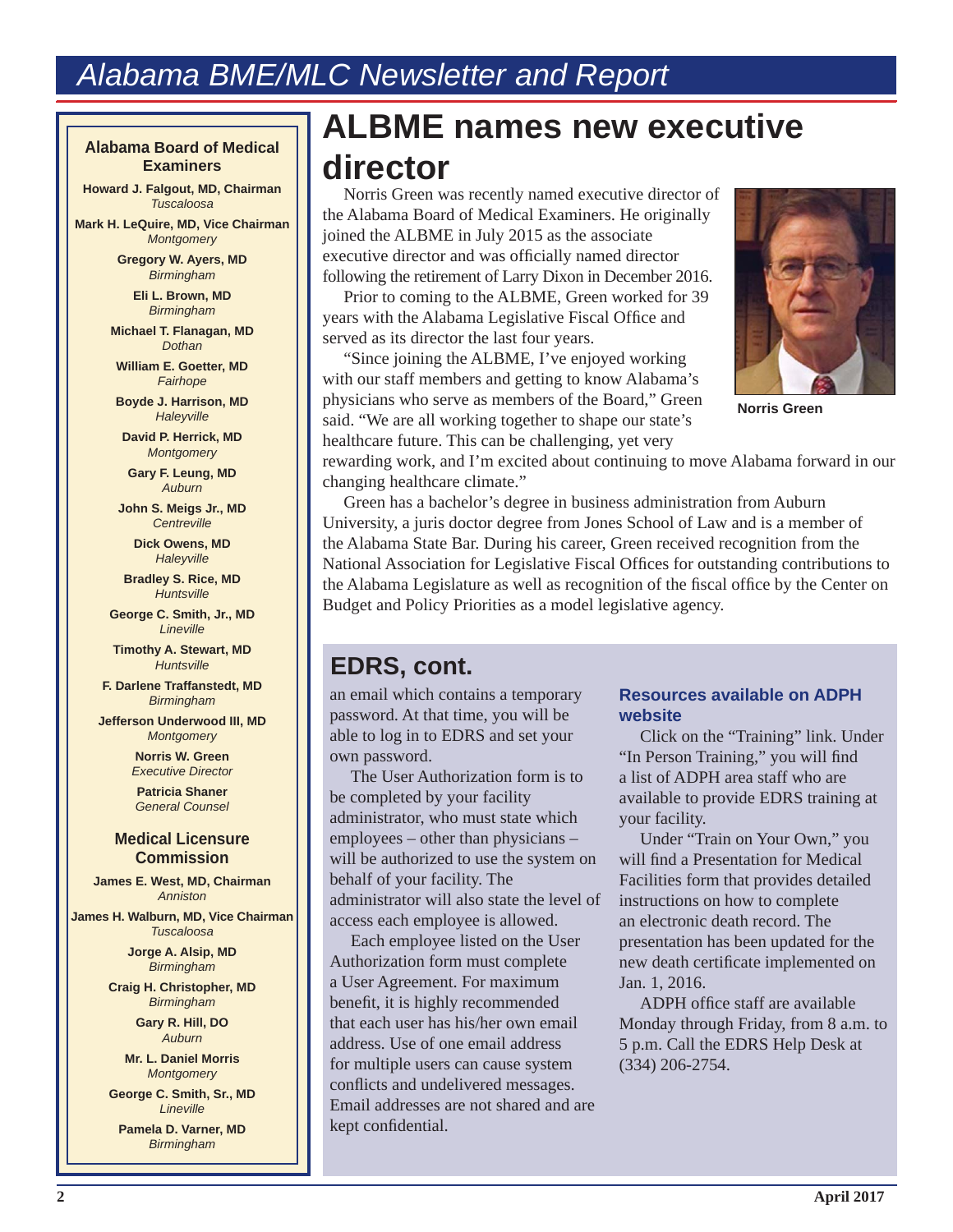# **RMS for prescribing physicians**

(1) The Board recognizes that the best available research demonstrates that the risk of adverse events occurring in patients who use controlled substances to treat pain increases as dosage increases. The Board adopts the "Morphine Milligram Equivalency" ("MME") daily standard as set out by the Centers for Disease Control and Prevention ("CDC") for calculating the morphine equivalence of opioid dosages.

(2) It is the opinion of the Board that the best practice when prescribing controlled substances for the treatment of pain shall include medically appropriate risk and abuse mitigation strategies, which will vary from patient to patient. Examples of risk and abuse mitigation strategies include, but are not limited to:

- (a) Pill counts;
- (b) Urine drug screening;
- (c) PDMP checks;
- (d) Consideration of abuse-deterrent medications;
- (e) Monitoring the patient for aberrant behavior;
- (f) Providing a patient with opiate risk education prior to prescribing controlled substances; and
- (g) Using validated risk-assessment tools, examples of which shall be maintained by the Board.

(3) For the purpose of preventing controlled substance diversion, abuse, misuse, addiction, and doctor-shopping, the Board sets forth the following requirements for the use of Alabama's Prescription Drug Monitoring Program (PDMP):

- (a) For controlled substance prescriptions totaling 30 MME or less per day, physicians are expected to use the PDMP in a manner consistent with good clinical practice.
- (b) When prescribing a patient controlled substances of more than 30 MME per day, physicians shall review that patient's prescribing history through the PDMP at least two (2) times per year, and each physician is responsible for documenting the use of risk and abuse mitigation strategies in the patient's medical record.
- (c) Physicians shall query the PDMP to review a patient's prescribing history every time a prescription for more than 90 MME per day is written, on the same day the prescription is written.

(4) Exemptions: The Board's PDMP requirements do not apply to physicians writing controlled substance prescriptions for:

- (a) Nursing home patients;
- (b) Hospice patients, where the prescription indicates hospice on the physical prescription;
- (c) When treating a patient for active, malignant pain; or
- (d) Intra-operative patient care.

(5) Due to the heightened risk of adverse events associated with the concurrent use of opioids and benzodiazepines, physicians should reconsider a patient's existing benzodiazepine prescriptions or decline to add one when prescribing an opioid and consider alternative forms of treatment.

(6) Effective January 1, 2018, each holder of an Alabama Controlled Substances Certificate (ACSC) shall acquire two (2) credits of *AMA PRA Category 1*™ continuing medical education (CME) in controlled substance prescribing every two (2) years as part of the licensee's yearly CME requirement. The controlled substance prescribing education shall include instruction on controlled substance prescribing practices, recognizing signs of the abuse or misuse of controlled substances, or controlled substance prescribing for chronic pain management.

(7) The Board recognizes that all controlled substances, including but not limited to, opiates, benzodiazepines, stimulants, anticonvulsants, and sedative hypnotics, have a risk of addiction, misuse, and diversion. Physicians are expected to use risk and abuse mitigation strategies when prescribing any controlled substance. Additional care should be used by the physician when prescribing a patient medication from multiple controlled substance drug classes.

(8) A violation of this rule is grounds for the suspension, restriction, or revocation of a physician's Alabama Controlled Substances Certificate or license to practice medicine.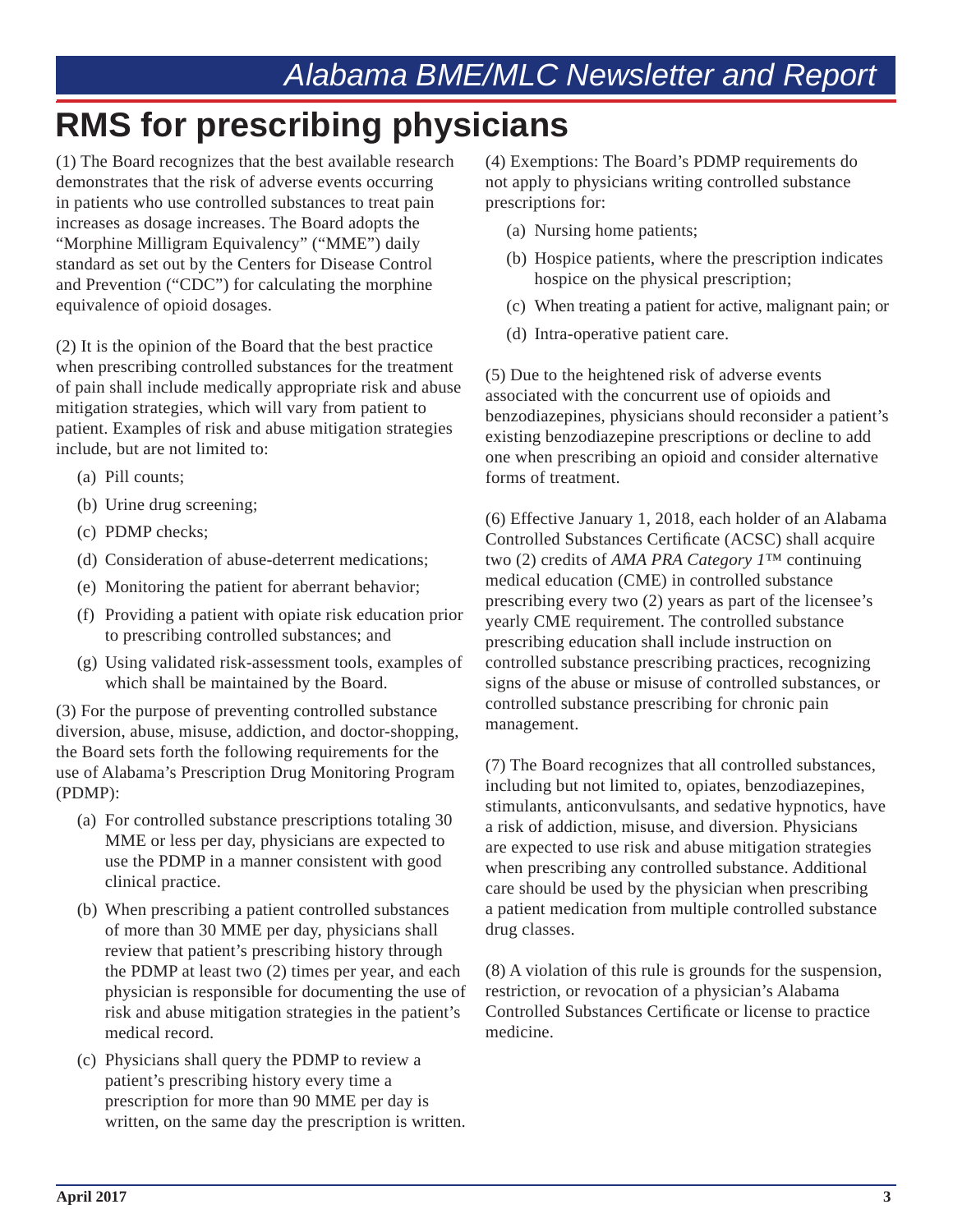## **Warning from FDA's Offi ce of Criminal Investigations**

*by Robert Kuykendall, FDA Special Agent*

For some time now, the FDA's Office of Criminal Investigations (OCI) has been bombarded with criminal inquiries involving physician ordering of foreign/ unapproved drugs and devices via the Internet. These products are primarily cosmetic injectables including botox, dysport, juvederm, etc., and to a lesser degree, oncology and orthopedic drugs. In almost all cases, the physicians are being interviewed and stating they ordered from a "Canadian" source via the Internet because it was less expensive.

Physicians should be warned that these products are not coming from Canada; rather, the subject companies, which are organized crime enterprises in most cases, are utilizing computer servers located in Canada while the drugs being offered are stolen, smuggled into the United States and/or often times even counterfeit. FDA's OCI management are taking these cases very seriously and are presenting them to federal prosecutors for criminal prosecution consideration.

For further information or education, physicians may contact Special Agent Bob Kuykendall at (205) 503-0095.

## **Alabama Board of Medical Examiners 2016 Annual Report**

In 2016, the Board approved 905 applications for full licensure. Two hundred sixty Qualified Alabama Controlled Substances Certificates (QACSC) and 177 Limited Purpose Schedule II Permits (LPSP) were issued to Physician Assistants (PA) and Advanced Practice Nurses (CRNP, CNM), constituting an increase of 12 QACSCs but a decrease of 149 LPSPs.

The Board of Medical Examiners and its staff have compiled the following Annual Report for your information.

|                 |                | A. APPLICANTS CERTIFIED TO MEDICAL LICENSURE COMMISSION                    |
|-----------------|----------------|----------------------------------------------------------------------------|
| $\mathbf{B}$ .  |                |                                                                            |
| $\mathcal{C}$ . |                | APPLICANTS CERTIFIED FOR LIMITED LICENSE CoQ RENEWAL  336                  |
| D.              |                | ADVANCED PRACTICE NURSES (CRNP/CNM)                                        |
|                 |                |                                                                            |
|                 | 2.             |                                                                            |
|                 |                |                                                                            |
|                 | 4.             |                                                                            |
|                 | 5 <sup>7</sup> |                                                                            |
|                 | 6              |                                                                            |
|                 | 7 <sub>1</sub> |                                                                            |
|                 |                |                                                                            |
|                 |                |                                                                            |
|                 |                |                                                                            |
| $E_{\rm c}$     |                | PHYSICIAN ASSISTANTS                                                       |
|                 | 1.             |                                                                            |
|                 |                | 2. Physician Assistants Registered to Physicians (new applications) 287    |
|                 | 3.             |                                                                            |
|                 | 4.             | Temporary PA Licensure Converted to Full Licensure (after passing exam) 12 |
|                 | 5.             |                                                                            |
|                 | 6.             |                                                                            |
|                 | 7.             |                                                                            |
|                 | 8.             | Temporary AA Licensure Converted to Full Licensure (after passing exam) 0  |
|                 | 9.             | Anesthesiologist Assistants Registered to Physicians (new applications) 4  |
|                 |                |                                                                            |

 11. PA QACSC Renewed ................................................................................. 103 12. PA LPSP Issued ............................................................................................ 20 13. PA LPSP Renewed ........................................................................................ 70

### F. ACSC ISSUED/RENEWED

*Continued on page 5*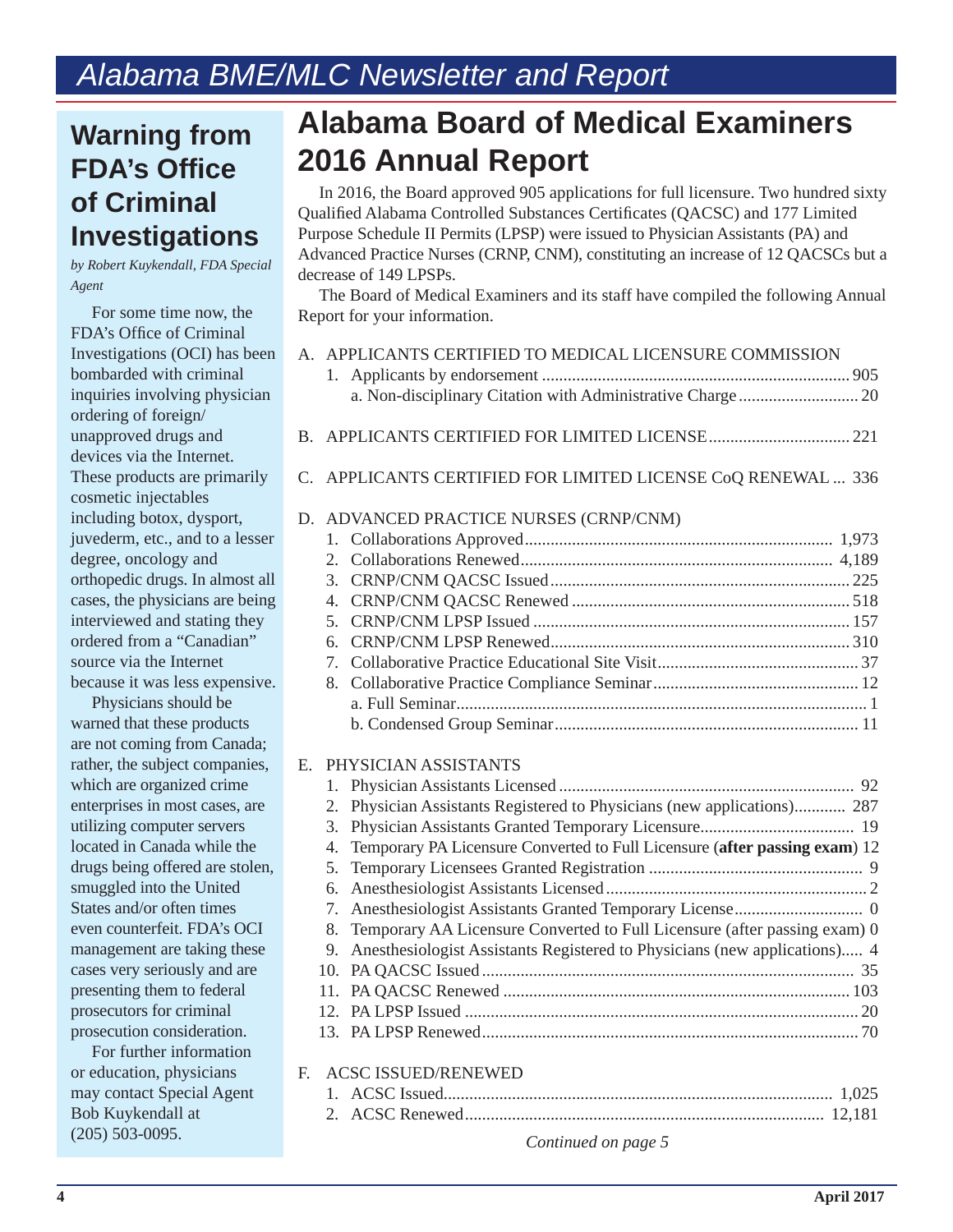# **2016 Annual Report, cont.**

|    | <b>G. PAIN MANAGEMENT SERVICES</b>                                        |
|----|---------------------------------------------------------------------------|
|    |                                                                           |
|    |                                                                           |
|    |                                                                           |
|    | H. DISCIPLINARY/CONFIDENTIAL ACTIONS                                      |
| 1. | ACSC/QACSC Surrender/Revocation/Restriction/Reinstatement  18             |
| 2. |                                                                           |
| 3. |                                                                           |
|    |                                                                           |
|    |                                                                           |
|    |                                                                           |
| 6. |                                                                           |
| 7. | Complaint Inquiries Pending from Prior Reporting Years  24                |
|    |                                                                           |
|    |                                                                           |
|    |                                                                           |
|    |                                                                           |
|    |                                                                           |
|    |                                                                           |
|    |                                                                           |
|    |                                                                           |
|    |                                                                           |
|    |                                                                           |
|    |                                                                           |
|    |                                                                           |
|    |                                                                           |
|    |                                                                           |
|    |                                                                           |
|    |                                                                           |
|    | 18. Physician Monitoring Program - Physicians Currently Monitored 121     |
|    |                                                                           |
|    |                                                                           |
|    |                                                                           |
|    |                                                                           |
|    |                                                                           |
|    |                                                                           |
|    | 22. Administrative Complaints filed with Medical Licensure Commission  48 |
|    |                                                                           |
|    |                                                                           |
|    |                                                                           |
|    |                                                                           |
|    |                                                                           |
|    |                                                                           |

# **If you need help**

### **Alabama Physician Health Program**

With the high demands of the medical profession, it is more important than ever to remember to maintain your own well-being. Physicians suffering from mental, emotional or addictive challenges put their patients – and themselves – at risk of harm. If you suspect you or a member of your profession has a chemical dependency or other psychological or physiological condition that impairs the practice of medicine, the Alabama Physician Health Program can help.

The program offers consultation referral and monitoring for physicians whose practices are compromised by the use of drugs, alcohol or behavioral or mental health issues. You may self-report directly to APHP or you may make a confidential referral on behalf of a colleague or friend. Participation in APHP does not trigger disciplinary action and may not interrupt your medical practice.

Please call (334) 954-2596 or visit *[http://alabamaphp.](http://alabamaphp.weebly.com) weebly.com* for more information.

## **Do you know how to prescribe or use Naloxone?**

**If you are prescribing opioid medications for your patients, or if you believe a patient is addicted to opioid medications, it is critical that you make them or their family members aware of Naloxone. Naloxone may be obtained from a pharmacy under certain conditions for the purpose of reversing opioid overdose.**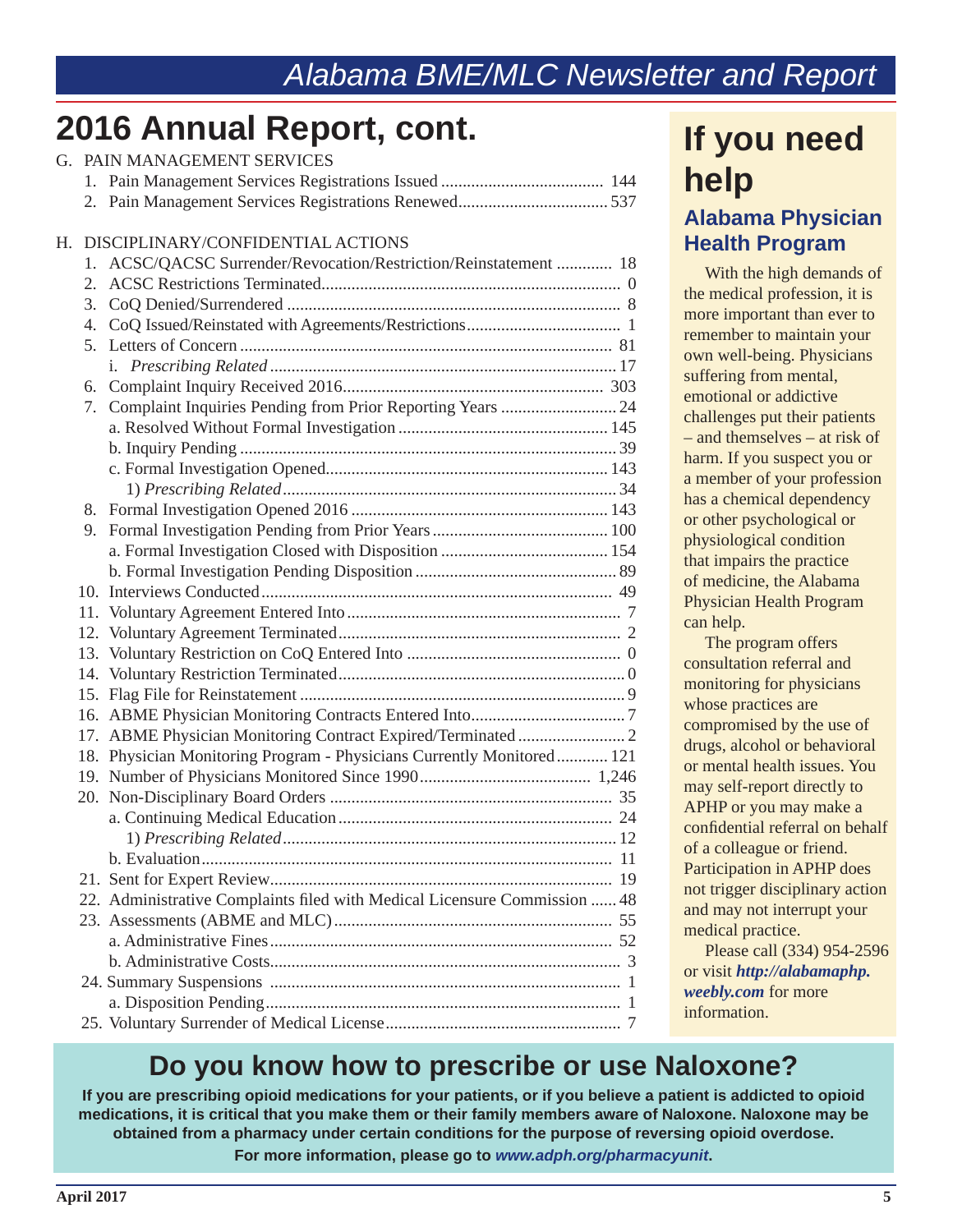# **Reminder: Death certificates**

Effective Dec. 1, 2016, the Alabama Department of Public Health no longer accepts for filing death certificate forms with a revision date of November 1993. A revised death certificate based on the current U.S. Standard Certificate of Death went into effect on Jan. 1, 2016. You are asked to destroy all versions previous to the death certificate revised January 2016.

In 2014, a State Board Health Rule went into effect requiring the use of the Electronic Death Registration System (EDRS) for death certificates. Rule  $420-7-1-03(2)(b)$  states in part:

Physicians who completed 10 or more certificates in the previous calendar year and all coroners and medical examiners are to complete death certificates electronically. Institutions or funeral homes shall electronically prepare and submit death certificates electronically, if the physician, coroner or medical examiner is required by rule to submit the certificate electronically.



### **Rx Information**

Please access the AL Department of Public Health's Prescription Drug Monitoring Program (PDMP) database to review your patients' controlled substance history. In a single minute, you can improve the safety and efficacy of the care you provide your patients.

For PDMP assistance, contact the Help Desk at (800) 225-6998 option 8 and follow [the prompts for Alabama, or email](mailto:pdm-info@hidinc.com) *pdm-info@ hidinc.com*.

[The program can be reached at](mailto:pdmp@adph.state.al.us) *pdmp@ adph.state.al.us*.

## **Executive Director's message, cont.**

document the use of RMS. A calculator for determining MMEs is on the Board's Controlled Substances Prescribing FAQs web page,

*www.albme.org/csfaq.html*.

### **PDMP exemptions**

There are exemptions to the PDMP query requirement: nursing home patients, hospice patients where the prescription indicates hospice on the physical prescription, when treating a patient for active, malignant pain, or intraoperative patient care.

The rule also states that due to the heightened risk of adverse events associated with the concurrent use of opioids and benzodiazepines, physicians should reconsider a patient's existing benzodiazepine prescriptions or decline to add one when prescribing an opioid and consider alternative forms of treatment. Physicians are expected to use additional care when prescribing medications to a patient from multiple controlled substance drug classes.

### **CME credits required**

The rule also places a requirement on each holder of an Alabama Controlled Substances Certificate (ASCS) to acquire 2 *AMA PRA Category 1 Credits*™ in controlledsubstance prescribing every two years. These credits are included in the annual 25-credit requirement and are not additional credits. The CME requirement will become effective Jan. 1, 2018, and is interpreted to encompass credits earned in calendar year 2018 and forward. Approved CME courses are listed at *www.albme.org/csfaq.html*.

The Board has also provided on its website the following examples of MME calculators and validated riskassessment tools (see *www.csfaq.html* for links).

### **MME Calculators**

- Epocrates
- Centers for Medicare & Medicaid Services
- Lexicomp
- Opioid Calc
- Washington State Agency Medical Directors' Group
- BME Opioid Dose Reference Guide with indicators of PDMP check is required

### **Validated risk-assessment tools**

- BRI Brief Risk Interview
- DIRE Diagnosis, Intractability, Risk, Efficacy score
- ORT Opioid Risk Tool
- PMQ Pain Medication Questionnaire
- SOAPP Screener and Opioid Assessment for Patients with Pain
- SOAPP-R Screener and Opioid Assessment for Patients with Pain – Revised
- BRQ Brief Risk Questionnaire

**These are suggested sources for the above tools; others may be used.**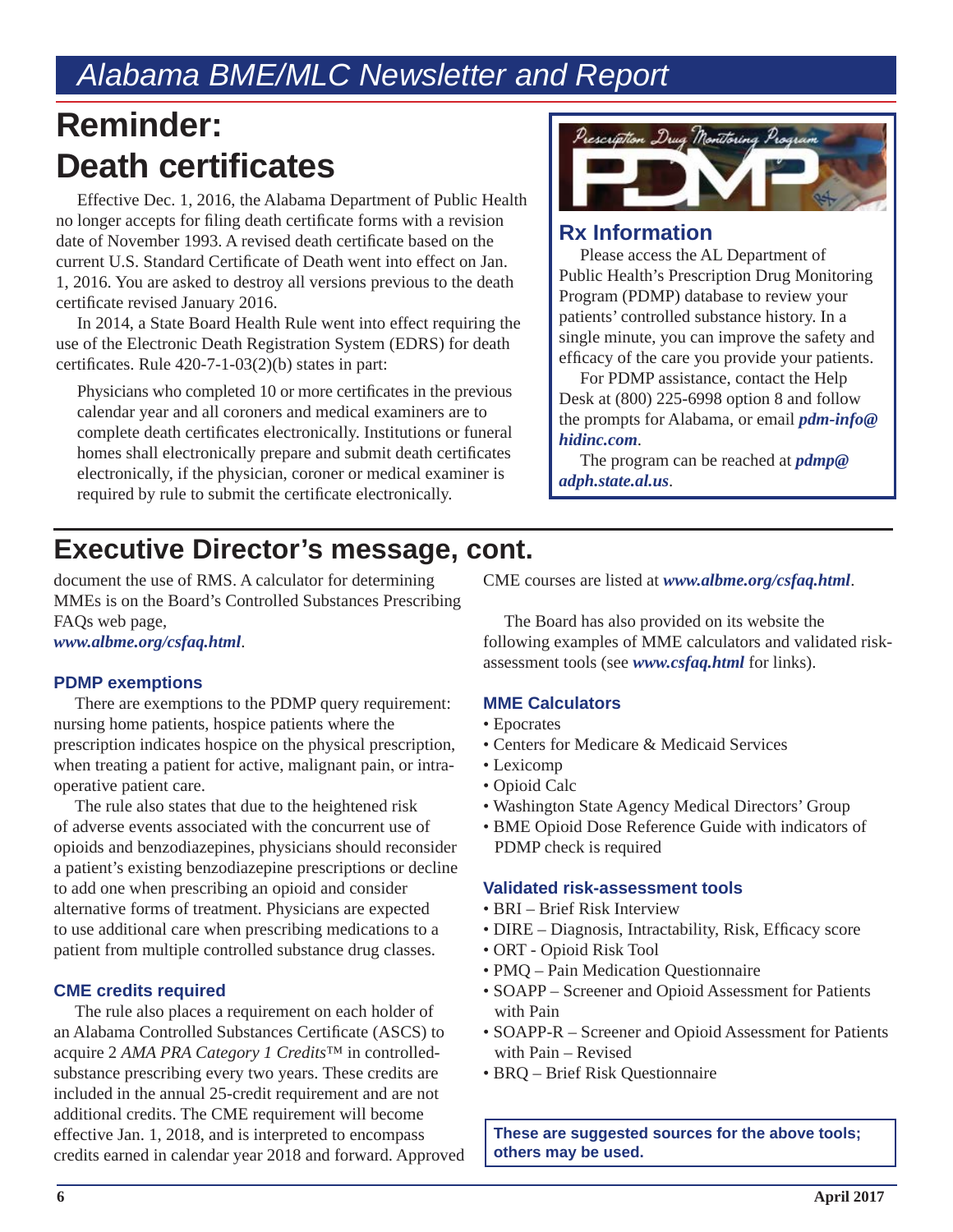# **Report of Public Actions of the Medical Licensure Commission and Board of Medical Examiners**

*Mission: The Alabama Board of Medical Examiners and the Medical Licensure Commission are charged with protecting the health and safety of the citizens of the state of Alabama.* 

### **MLC – December 2016**

 On Dec. 20, the Commission entered an Order assessing an administrative fine against **Stephen R. Sheppard, MD**, lic. no. MD.10348, Mobile, AL, and requiring either an accreditation plan and continuing medical education or to cease the office based surgical practice.

◆ On Dec. 23, the Commission denied the request of **John Percy Hagler, MD**, lic. no. MD.6566, Montgomery, AL, for reinstatement of his license to practice medicine in Alabama.

◆ Effective Dec. 30, the Commission entered an Order indefinitely suspending the license to practice medicine in Alabama of **Barry Neal Lumpkins, MD**, lic. no. MD.24548, Florence, AL.

#### **BME – December 2016**

◆ On Dec. 14, the Board accepted the voluntary surrender of the Alabama Controlled Substances Certificate of **Richard L. Snellgrove, MD**, lic. no. MD.16922, Fairhope, AL.

#### **MLC – January 2017**

◆ Effective Jan. 26, the Commission entered an Order summarily suspending the license to practice medicine in Alabama of **James E. Mallette, III, DO**, lic. no. DO.749, Florence, AL.

#### **BME – January 2017**

 $\blacklozenge$  Upon the stipulation of the parties, on Jan. 18 the Board issued a Consent Order placing on probation the Alabama Controlled Substances Certificate of **Herbert V. Allen, III, MD**, lic. no. MD.9362, Mobile, AL.

◆ Effective Jan. 18, **Rex A. Rawls**, **MD**, lic. no. MD.25511, Mobile, AL,

voluntarily surrendered his certificate of qualification and license to practice medicine in Alabama.

◆ On Jan. 31, the Board denied the application of **Charles S. Fillingane, DO**, Jackson, MS, for a certificate of qualification to practice medicine in Alabama. Dr. Fillingane has appealed the denial.

#### **MLC – February 2017**

◆ On Feb. 22, the Commission entered an Order placing on probation the license to practice medicine in Alabama of **Gary A. Moore, MD**, lic. no. MD.27668, Oneonta, AL.

◆ On Feb. 22, the Commission entered an Order suspending for six months the license to practice medicine in Alabama of **Scott A. Prechter, MD**, lic. no. MD.34434, Meridian, MS.

#### **BME – February 2017**

◆ Effective Feb. 1, the Alabama Controlled Substances Certificate of **Lawrence T. Williams, DO**, lic. no. DO.100, Montgomery, AL, is temporarily suspended until such time as the Board has held a hearing and a decision is rendered.

◆ Effective Feb. 1, the Alabama Controlled Substances Certificate of **Anthony Lessa, MD**, lic. no. MD.26315, Talladega, AL, is temporarily suspended until such time as the Board has held a hearing and a decision is rendered.

 On Feb. 15, the Board issued an Order dismissing without prejudice the Order to show Cause issued against the Alabama Controlled Substances Certificate of **Luc Frenette, MD**, lic. no. MD.16051, Trussville, AL, and placing certain conditions.

◆ On Feb. 15, the Board issued an Order restricting the Alabama Controlled Substances Certificate of **Anthony Lessa, MD**, lic. no. MD.26315, Talladega, AL, effective 30 days from the date of the Order.

◆ On Feb. 15, the Board accepted the voluntary surrender of certificate of qualification and license to practice medicine in Alabama of **Charles T. Sirna, MD**, lic. no. MD.16076, Rainbow City, AL.

◆ On Feb. 15, the Board issued an Order placing on probation the Alabama Controlled Substances Certificate of **Lawrence T. Williams, DO**, lic. no. DO.100, Montgomery, AL.

#### **MLC – March 2017**

◆ On Mar. 7, the Commission entered an Order denying the application for reinstatement of license of **Wallace B. McGahan, Jr., MD**, lic. no. MD.9963, Decatur, AL.

◆ On Mar. 7, the Commission entered an Order continuing restrictions on the license to practice medicine in Alabama of **William Ricardo Montiel, MD**, lic. no. MD.18168, Prattville, AL, and further restricting his controlled substances prescribing to Schedules III, IV and V only (effective 45 days from the date of the Order).

### Actions for CME (reprimand, fine, **additional CME required):**

- **Richard L. Cox, Jr., MD,** lic. no. MD.8794, Birmingham, AL
- **Walter E. Larisey, III, MD,** lic. no. MD.9326, Tuscaloosa, AL
- **Ian H. Thorneycroft, MD,** lic. no. MD.15135, Mobile, AL

### **Actions on ACSC for not being registered for PDMP (administrative fi ne):**

- **Glenda B. Atilano, MD,** lic. no. MD.18529, Montgomery, AL
- **Charles E. Sharp, MD,** lic. no. MD.15472, Birmingham, AL

**Actions on ACSC for prescribing controlled substances with expired ACSC (administrative fi ne):**  None.